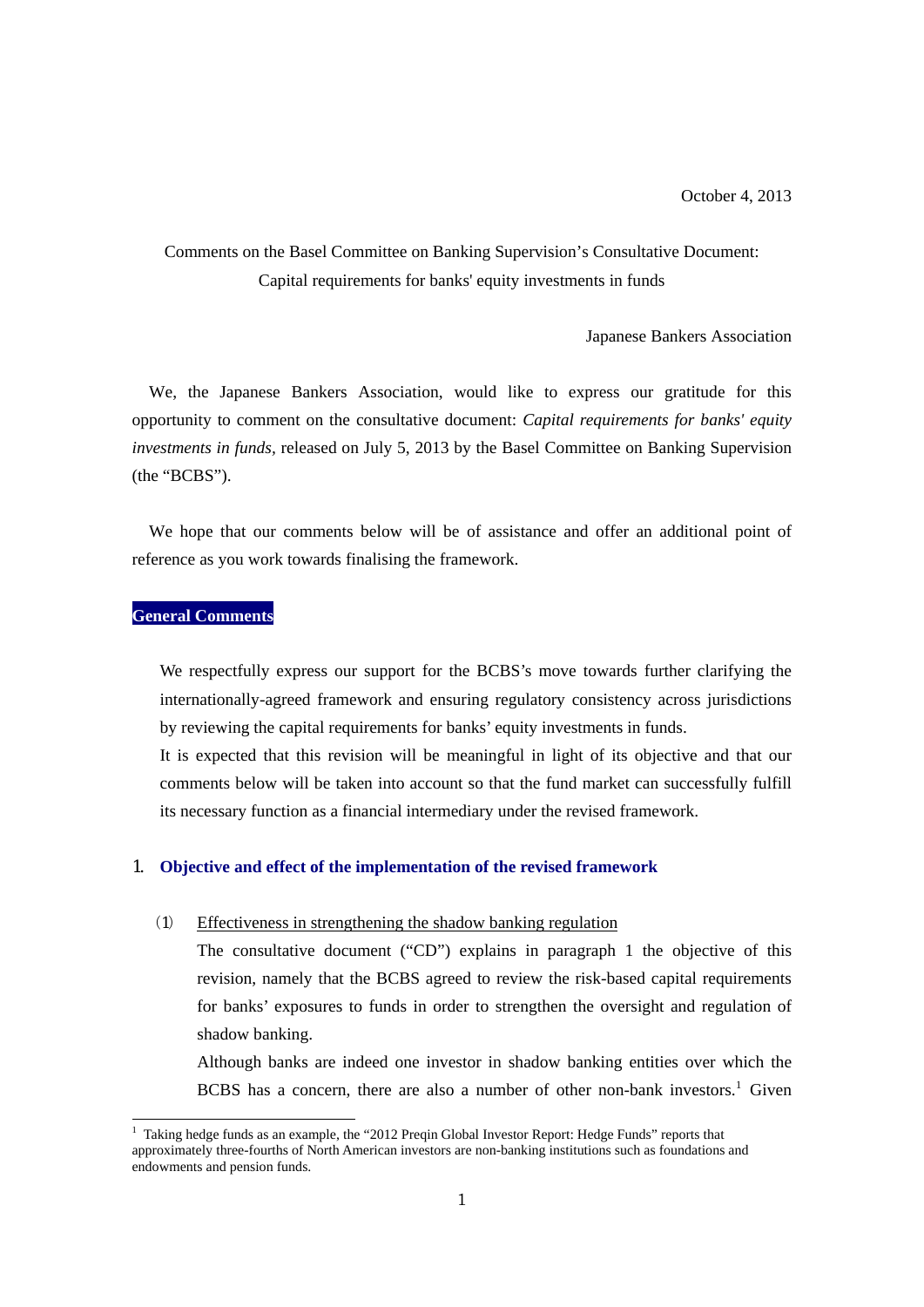such circumstances, we question whether revising the capital requirements focusing on banks' exposures to funds will contribute to strengthening the shadow banking regulation comprehensively and fundamentally. The BCBS should assess whether this revision is an effective measure to deliver its objective before implementing the revised framework.

### (2) Impact on the fund market's functions as a financial intermediary

While this revision is considered to intend to enhance the transparency of hedge funds, the side effects on other types of funds (e.g. private equity ("PE") funds (including acquisition funds, corporate reconstruction funds and venture funds in this letter) and infrastructure-related funds<sup>2</sup>) should also be taken into consideration.

Specifically, we have a concern that, if banks require funds to provide "sufficient and frequent information" which "is verified by an independent third party" in accordance with the proposed look-through approach, the funds' socially-significant functions as a financial intermediary may be undermined due to the following reasons:

(i) Funds' management cost increases, thereby losing their investment attractiveness.

(ii) Financing capacity or incentive to cover medium- to long-term risks decrease although these are essential for business revitalisation/industry development purposes.

The CD proposes to tackle the shadow banking issue by revising the regulation for banks. This approach is not however considered to fully achieve the fundamental objective, namely that of enhancing the transparency of whole hedge funds' market. Further, the proposed requirements will impose excessive burdens on funds other than hedge funds, even though their investment targets have economic substance and they play socially significant roles. In this regard, the look-through approach should be reviewed by carefully assessing whether banks can obtain such information (see our specific comment 1); and the BCBS should take into account that overly conservative risk-weight should not be applied so as to avoid undermining risk sensitivity in the case that such information is unavailable (see our specific comment 2.)

- (Specific comment 1) Relaxation and clarification of the requirements for the look-through approach and the mandate-based approach.
- (Specific comment 2) Expanding interpretation of the mandate-based approach and increasing options for applicable approaches.

-

<sup>(</sup>https://www.preqin.com/docs/reports/2012\_Preqin\_Global\_Investor\_Report\_Hedge\_Funds\_No\_Bleeds.pdf)

<sup>2</sup> Infrastructure-related funds ("infrastructure funds") are a fund which invests in and finances projects related to infrastructure such as electricity, transportation and water supply/sewerage.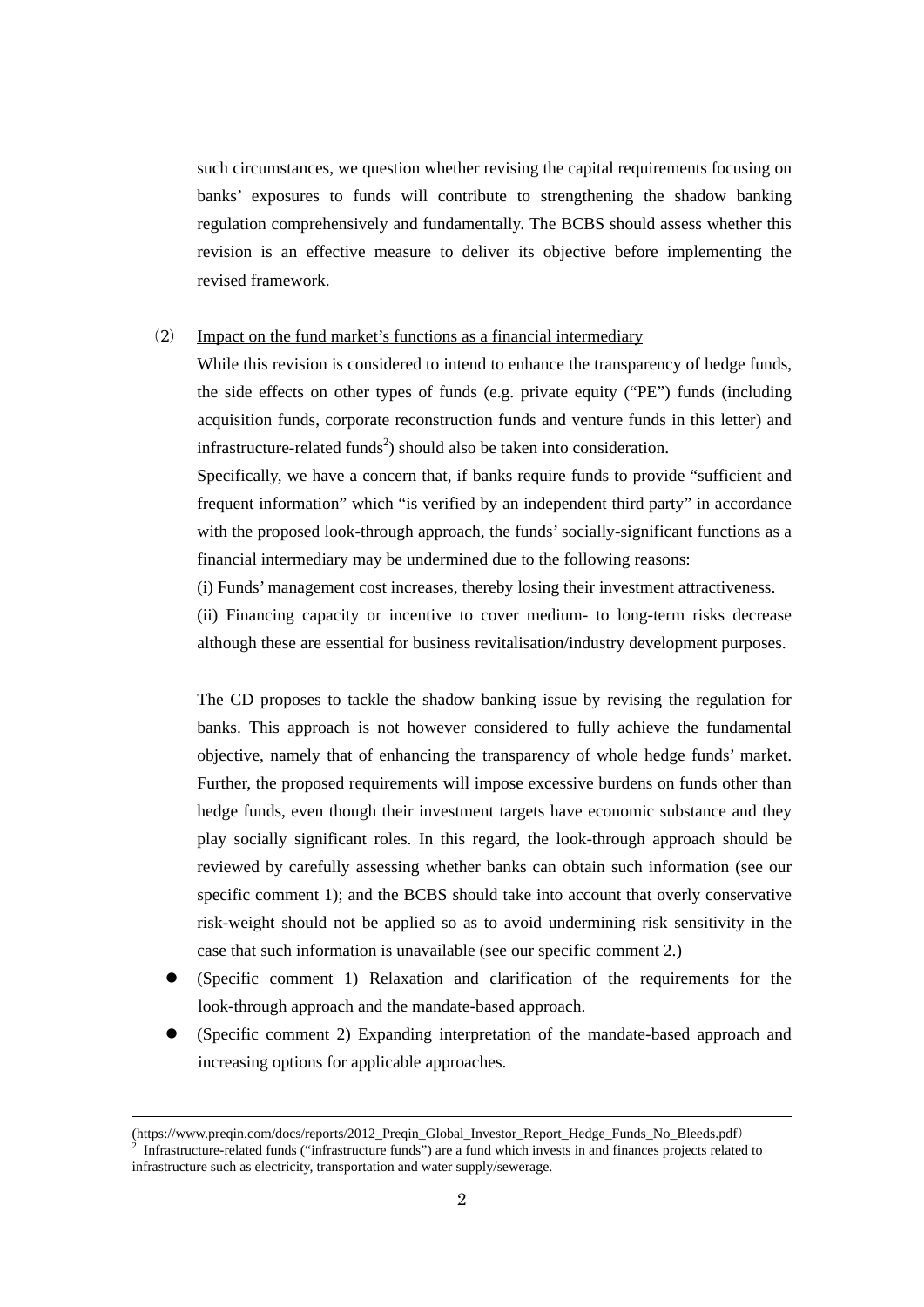## 2. **Establishing a sufficient preparation period and measures to mitigate the impact of drastic changes**

It is considered that the establishment of a framework for verification of information by an independent third party cannot be achieved solely by bank's efforts because such action may impose additional costs and operational burdens on funds. Taking these external factors into consideration, the BCBS is requested to provide a sufficient preparation period before the implementation of the revised framework.

Further, it is expected that the level of capital charges will change significantly because the revised framework may result in prohibiting all approaches currently allowed at the discretion of each jurisdiction. This may prompt banks to withdraw their investments and thereby may adversely affect investees' funding ability. It is, therefore, requested that the BCBS give due regard to such a possibility or market impact, and provide transitional arrangements (e.g. grandfathering) to mitigate the impact of radical changes effective over an adequately sufficient period.

### **Specific comments**

The BCBS's proposed framework is simple yet excessively conservative in that it requires all banks to apply a risk weight of 1,250% to their exposures to all funds that do not satisfy the following two conditions.

Condition a.: The requirement on frequency and verification of information regarding the underlying exposures of the fund under the look-through approach. (Paragraph 12)

Condition b.: The requirement on investment mandate which enables the calculation of the maximum risk weight. (Paragraphs 17 to 19)

As suggested hereinafter, the BCBS is requested to review these conditions to make them more reasonable in the context of market practices, or to consider expanding the interpretation of the mandate-based approach or allowing an additional approach.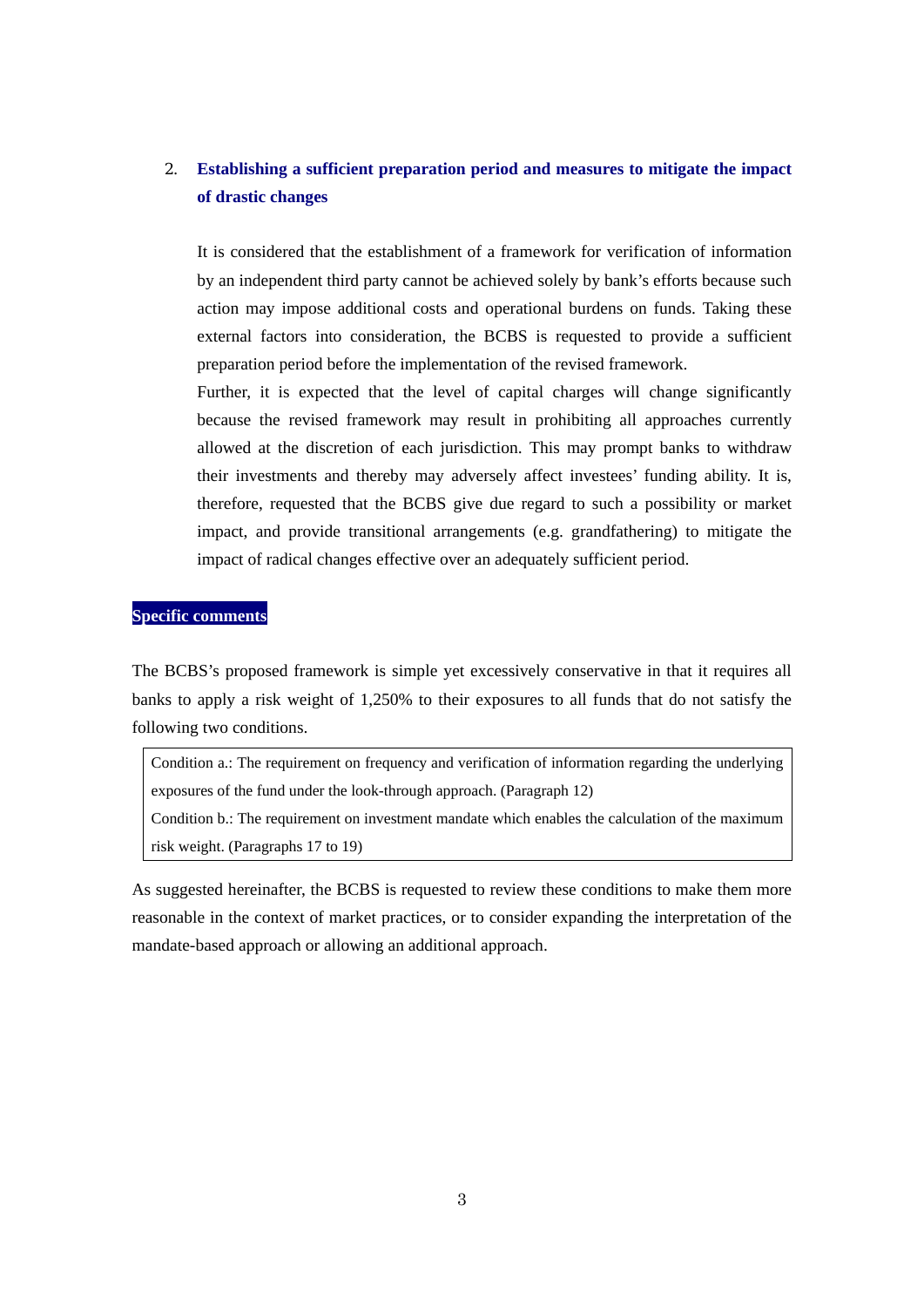## 1. **Relaxation and clarification of the requirements under the look-through approach and the mandate-based approach**

(1) The look-through approach

-

# Frequency of obtaining the information regarding the underlying exposures of the fund / Verification by an independent third party

In the following two cases, the requirement regarding the frequency of obtaining the information related to the underlying exposures of the fund should be relaxed. (The following cases assume that banks' financial statements are published on a quarterly basis and the frequency of obtaining the information required under the CD is quarterly.)

(i) In general, data on existing PE funds, infrastructure funds, real estate funds, etc. have not been verified by a third party on a quarterly basis. This is because assets that they hold are not complicated and the benefit of frequent verification, the aim of which is to ensure the transparency of underlying assets, does not outweigh the cost incurred. (Especially this is true of the case of relatively newly-established funds with unstable profitability.)

Whilst third-party verification may not be performed on a quarterly basis, on the basis that underlying assets are not typically subject to frequent turnovers and are relatively noncomplex in nature, up to date information regarding such underlying assets can be appropriately complemented based on audited financial statements and information on acquisition and disposition of underlying assets during a certain period. In light of and in line with such market practices, the condition a. should be considered to be satisfied by the annual audit for these types of funds, provided that they are capable of appropriately identifying the latest information on the underlying assets.

(ii) Similarly, passive funds that aim to achieve the performance linked with major indices widely recognised in the financial markets<sup>3</sup> should be deemed as satisfying the condition a. by having their financial information audited annually provided that tracking errors are checked or other procedures are performed to verify that actual investments are in line with the stated investment policies. We believe this type of check ensures the high transparency of investment components, prices and investment policies.

<sup>3</sup> For example, representative stock indices of major countries such as the S&P500, NY Dow, Nikkei 225 and DAX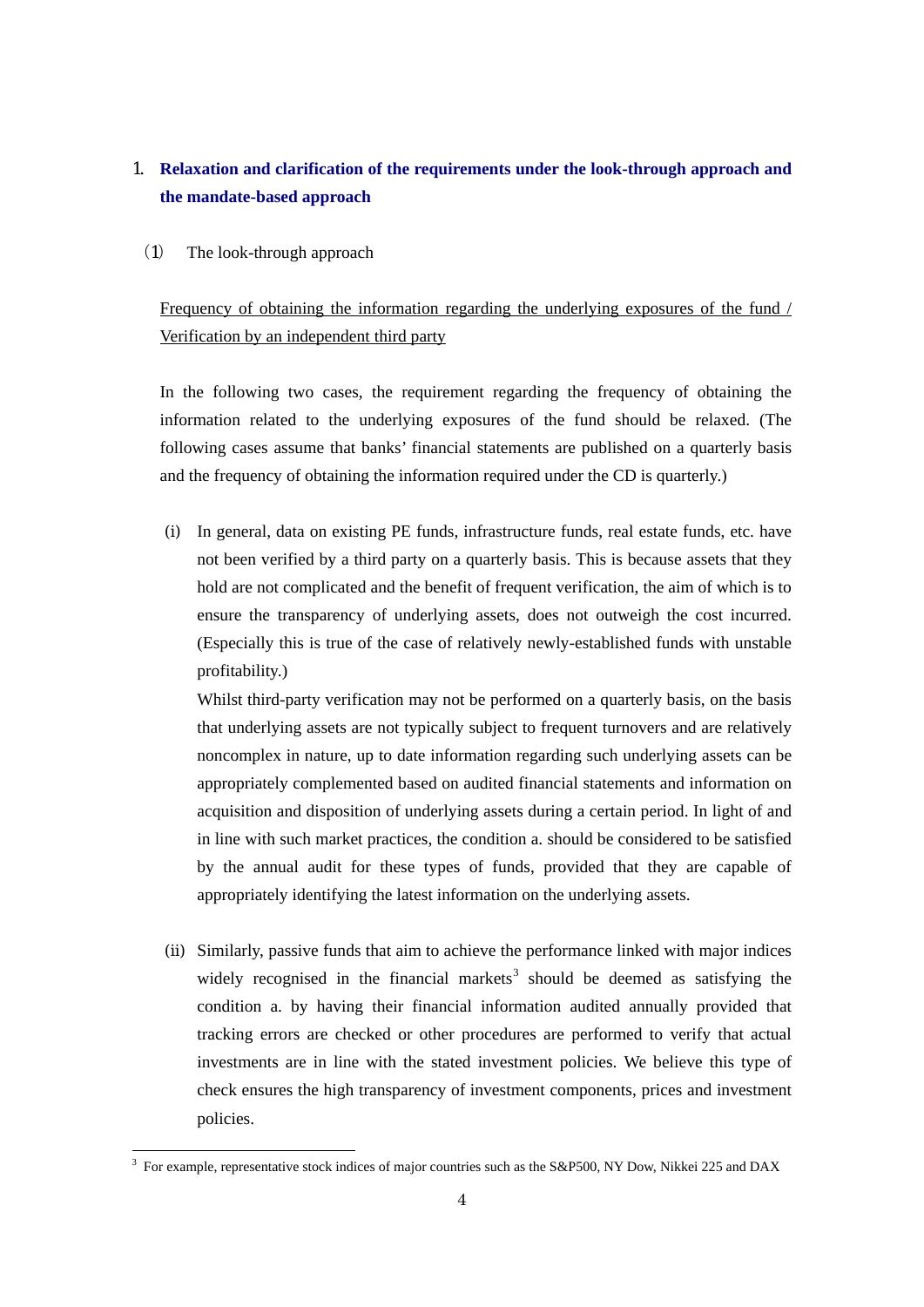Regardless of the above, the BCBS is respectfully requested to develop rules with a certain degree of flexibility concerning independent third party verification, taking into account the legislative and business customs unique to each jurisdiction.

### (2) The mandate-based approach

#### Scope of subsequent layers

Conduits established for certain purposes (e.g. tax purpose) with the following attributes do not constitute a fund of funds and thus should not be counted as one of "layers" of funds.

- (i) A conduit having the same composition of the underlying assets and the same risk as its parent fund.
- (ii) A conduit having the same investment policies as its parent fund and which does not make investment decisions on its own.

# 2. **Expanding interpretation of the mandate-based approach and allowing an additional approach**

The BCBS is requested to consider the options of allowing (1) a flexible interpretation under the mandate-based approach and (2) an additional approach (i.e. "the market-based internal model approach") between the mandate-based approach and the fall-back approach as discussed below.

These options are proposed to permit using risk-sensitive calculation methods which are "valid" based on facts or granular information even if the above conditions a. and b. are not met.

(1) The application of the mandate-based approach based on the reasonable and conservative estimation of the underlying asset composition

Especially, in the case of some funds that are generally marketed through private placement such as PE funds, infrastructure funds and real estate funds, in particular, investors can estimate the "expected maximum risk-weight" from the agreed but not explicitly articulated purpose of launching such funds, solicitation materials, and its most recent asset composition.

In such a case, it is recommended that the mandate-based approach be applied as illustrated below, taking into consideration the "reasonable and conservative estimation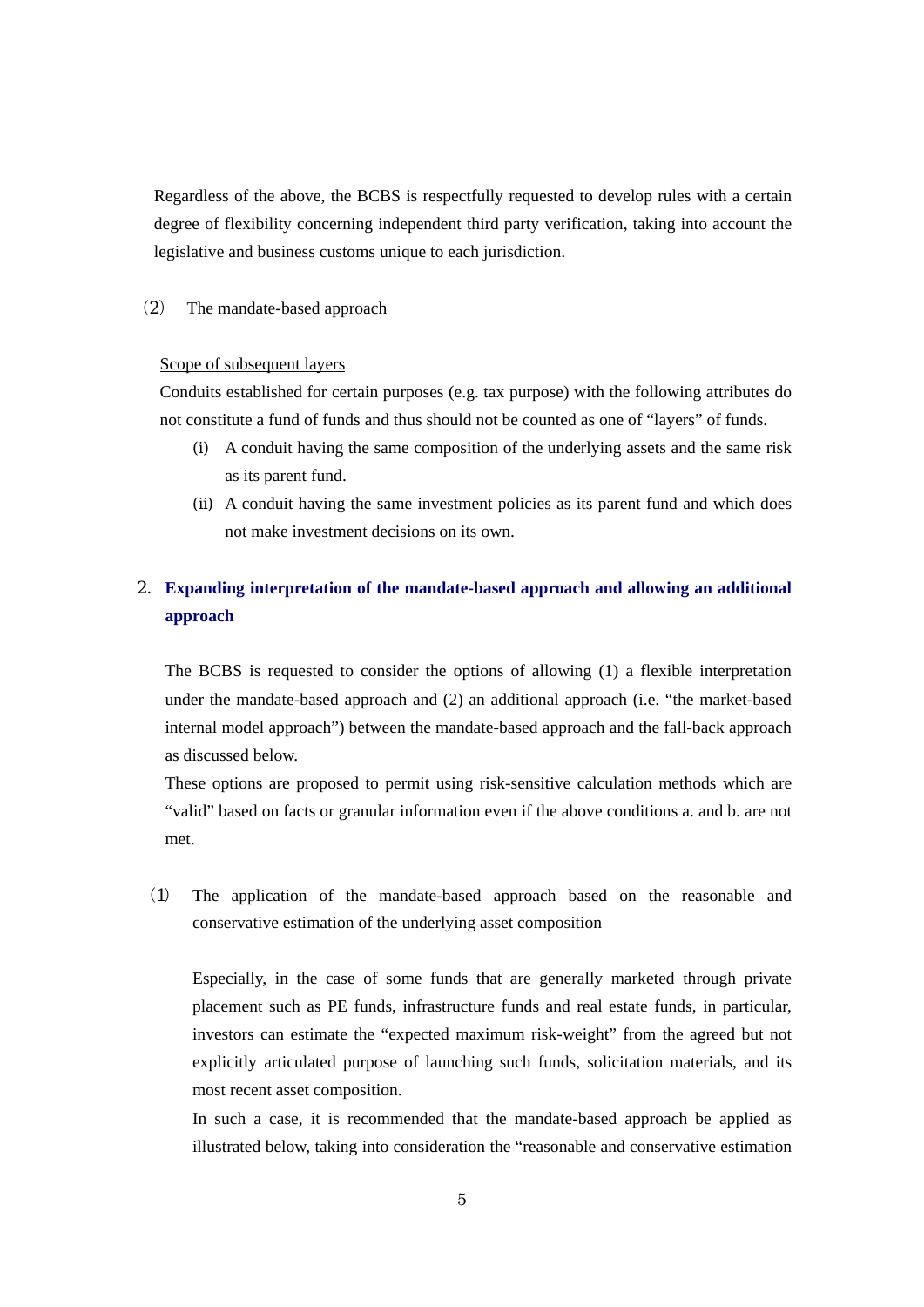of the underlying asset composition."

 In the case where the bank is aware that fund's investments in "assets which attract 400% or more of risk-weight (e.g. certain securitisation exposures)" is limited, and when it is highly probable that the average risk weight the fund applies is less than 400%, the bank may apply a 400% risk weight to all of its investments in such a fund.

This approach gives consideration to constraints on information availability and at the same time requires a sufficiently conservative level of "capital charge that substantially reflects existing risks." We believe that this is a useful option which balances "affinity for practices" and "risk assessment."

(2) Proposed intermediate approach: "the market-based internal model approach"

It is proposed that the BCBS allows applying the market-based internal model approach to those funds having either of the following characteristics (i) or (ii), similarly to the current approach allowed to apply for equity exposures:

A fund which,

- (i) is subject to a daily calculation of its net asset value ("NAV"), has similar features of cancellation/disposal as physical stocks, and is readily saleable by splitting into individual listed stocks, or
- (ii) is subject to a weekly calculation of its NAV, and the appropriateness of which is ensured through periodic audits or due diligence

This approach enables a risk assessment based on a highly-transparent net asset value that factors in the correlation between securities included in the fund portfolio, and can be subject to an assessment on its reasonableness through back testing or similar methods. Therefore, we believe this is considered to be a highly reliable measurement approach.

If this approach is not allowed, we are concerned that a slight difference in the form of investment may result in inconsistent and significantly different capital charges. For example, if a bank holds multiple listed stocks directly, the market-based internal model approach can be applied to them separately as equity exposures, whereas if the bank holds the same listed stocks indirectly